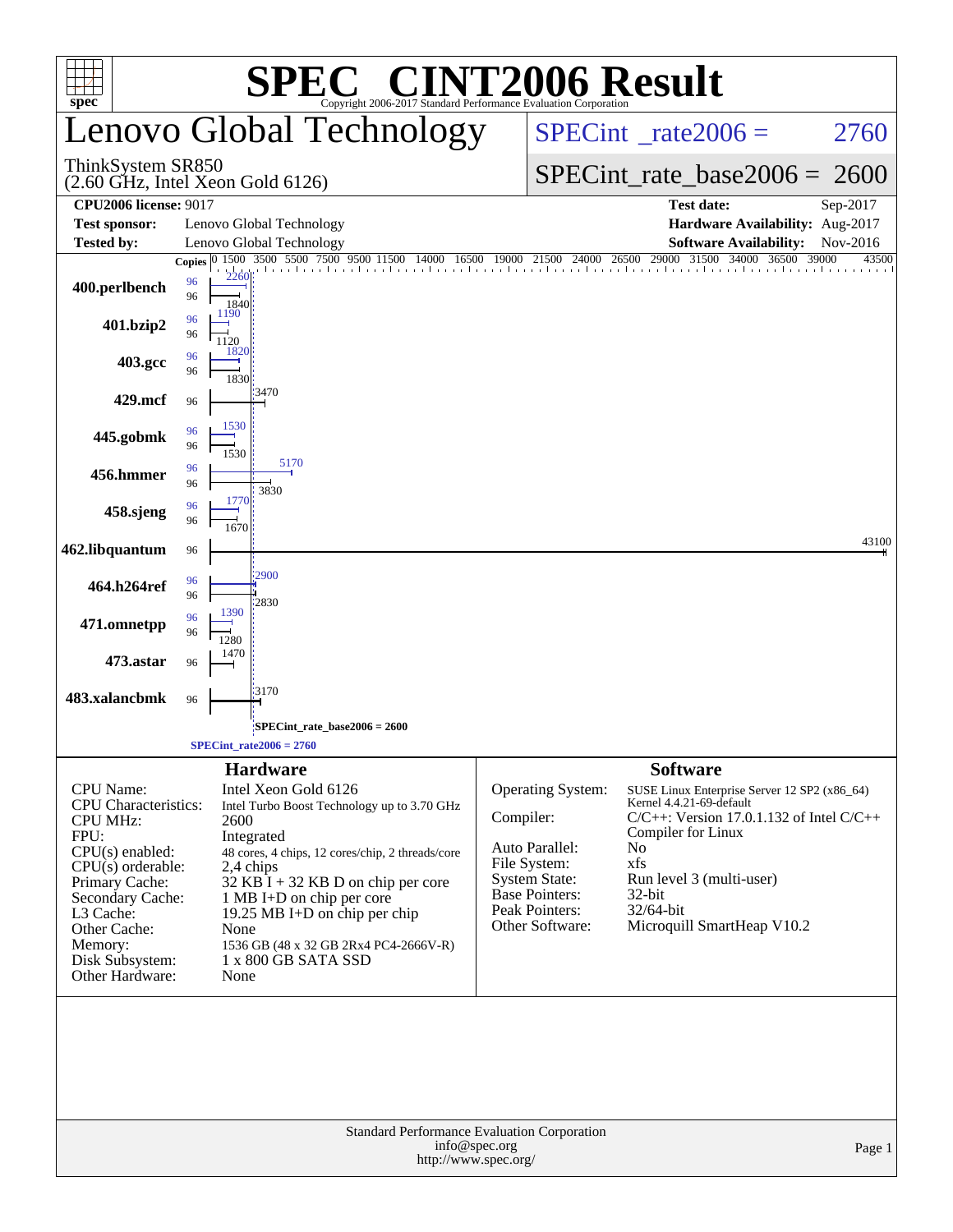

## enovo Global Technology

#### ThinkSystem SR850

(2.60 GHz, Intel Xeon Gold 6126)

SPECint rate $2006 = 2760$ 

## [SPECint\\_rate\\_base2006 =](http://www.spec.org/auto/cpu2006/Docs/result-fields.html#SPECintratebase2006) 2600

**[Test sponsor:](http://www.spec.org/auto/cpu2006/Docs/result-fields.html#Testsponsor)** Lenovo Global Technology **[Hardware Availability:](http://www.spec.org/auto/cpu2006/Docs/result-fields.html#HardwareAvailability)** Aug-2017

**[CPU2006 license:](http://www.spec.org/auto/cpu2006/Docs/result-fields.html#CPU2006license)** 9017 **[Test date:](http://www.spec.org/auto/cpu2006/Docs/result-fields.html#Testdate)** Sep-2017 **[Tested by:](http://www.spec.org/auto/cpu2006/Docs/result-fields.html#Testedby)** Lenovo Global Technology **[Software Availability:](http://www.spec.org/auto/cpu2006/Docs/result-fields.html#SoftwareAvailability)** Nov-2016

#### **[Results Table](http://www.spec.org/auto/cpu2006/Docs/result-fields.html#ResultsTable)**

|                                                                                                                 | <b>Base</b>   |                |       |                |       |                |             |               | <b>Peak</b>    |              |                |              |                |              |  |  |
|-----------------------------------------------------------------------------------------------------------------|---------------|----------------|-------|----------------|-------|----------------|-------------|---------------|----------------|--------------|----------------|--------------|----------------|--------------|--|--|
| <b>Benchmark</b>                                                                                                | <b>Copies</b> | <b>Seconds</b> | Ratio | <b>Seconds</b> | Ratio | <b>Seconds</b> | Ratio       | <b>Copies</b> | <b>Seconds</b> | <b>Ratio</b> | <b>Seconds</b> | <b>Ratio</b> | <b>Seconds</b> | <b>Ratio</b> |  |  |
| 400.perlbench                                                                                                   | 96            | 511            | 1830  | 509            | 1840  | 510            | <b>1840</b> | 96            | 416            | 2260         | 415            | 2260         | 417            | 2250         |  |  |
| 401.bzip2                                                                                                       | 96            | 833            | 1110  | 828            | 1120  | 828            | 1120        | 96            | 780            | 1190         | 788            | 1170         | 780            | 1190         |  |  |
| $403.\mathrm{gcc}$                                                                                              | 96            | 422            | 1830  | 423            | 1830  | 424            | 1820        | 96            | 423            | 1830         | 425            | 1820         | 424            | <b>1820</b>  |  |  |
| $429$ .mcf                                                                                                      | 96            | 252            | 3480  | 252            | 3470  | 252            | 3470        | 96            | 252            | 3480         | 252            | 3470         | 252            | 3470         |  |  |
| $445$ .gobm $k$                                                                                                 | 96            | 657            | 1530  | 657            | 1530  | 657            | 1530        | 96            | 659            | 1530         | 659            | 1530         | 658            | 1530         |  |  |
| 456.hmmer                                                                                                       | 96            | 234            | 3830  | 233            | 3840  | 235            | 3810        | 96            | 173            | 5170         | 173            | 5170         | 173            | 5170         |  |  |
| 458 sjeng                                                                                                       | 96            | 695            | 1670  | 694            | 1670  | 694            | 1670        | 96            | 655            | 1770         | 655            | 1770         | 655            | 1770         |  |  |
| 462.libquantum                                                                                                  | 96            | 46.2           | 43100 | 46.4           | 42900 | 46.2           | 43100       | 96            | 46.2           | 43100        | 46.4           | 42900        | 46.2           | 43100        |  |  |
| 464.h264ref                                                                                                     | 96            | 733            | 2900  | 752            | 2830  | 751            | 2830        | 96            | 743            | 2860         | 732            | 2900         | 730            | 2910         |  |  |
| 471.omnetpp                                                                                                     | 96            | 470            | 1280  | 472            | 1270  | 470            | 1280        | 96            | 432            | 1390         | 430            | 1390         | 430            | 1400         |  |  |
| $473.$ astar                                                                                                    | 96            | 457            | 1470  | 457            | 1470  | 457            | 1470        | 96            | 457            | 1470         | 457            | 1470         | 457            | 1470         |  |  |
| 483.xalancbmk                                                                                                   | 96            | 209            | 3170  | 208            | 3190  | 209            | 3170        | 96            | 209            | 3170         | 208            | 3190         | 209            | 3170         |  |  |
| <b>Dold</b> underlined tout indicates a modian measurement<br>Decute ennear in the order in which thay were run |               |                |       |                |       |                |             |               |                |              |                |              |                |              |  |  |

Results appear in the [order in which they were run.](http://www.spec.org/auto/cpu2006/Docs/result-fields.html#RunOrder) Bold underlined text [indicates a median measurement.](http://www.spec.org/auto/cpu2006/Docs/result-fields.html#Median)

#### **[Submit Notes](http://www.spec.org/auto/cpu2006/Docs/result-fields.html#SubmitNotes)**

 The numactl mechanism was used to bind copies to processors. The config file option 'submit' was used to generate numactl commands to bind each copy to a specific processor. For details, please see the config file.

#### **[Operating System Notes](http://www.spec.org/auto/cpu2006/Docs/result-fields.html#OperatingSystemNotes)**

Stack size set to unlimited using "ulimit -s unlimited"

#### **[Platform Notes](http://www.spec.org/auto/cpu2006/Docs/result-fields.html#PlatformNotes)**

BIOS Configuration: Choose Operating Mode set to Maximum Performance Execute Disable Bit set to Disable DCU Streamer Prefetcher set to Disable Intel Virtualization Technology set to Disable Stale AtoS set to Enable LLC dead line alloc set to Disable SNC set to Enable Sysinfo program /home/cpu2006-1.2-ic17.0u1/config/sysinfo.rev6993 Revision 6993 of 2015-11-06 (b5e8d4b4eb51ed28d7f98696cbe290c1) running on Electron-node-02 Sat Sep 2 09:23:26 2017

 This section contains SUT (System Under Test) info as seen by some common utilities. To remove or add to this section, see: <http://www.spec.org/cpu2006/Docs/config.html#sysinfo>

From /proc/cpuinfo

Continued on next page

Standard Performance Evaluation Corporation [info@spec.org](mailto:info@spec.org) <http://www.spec.org/>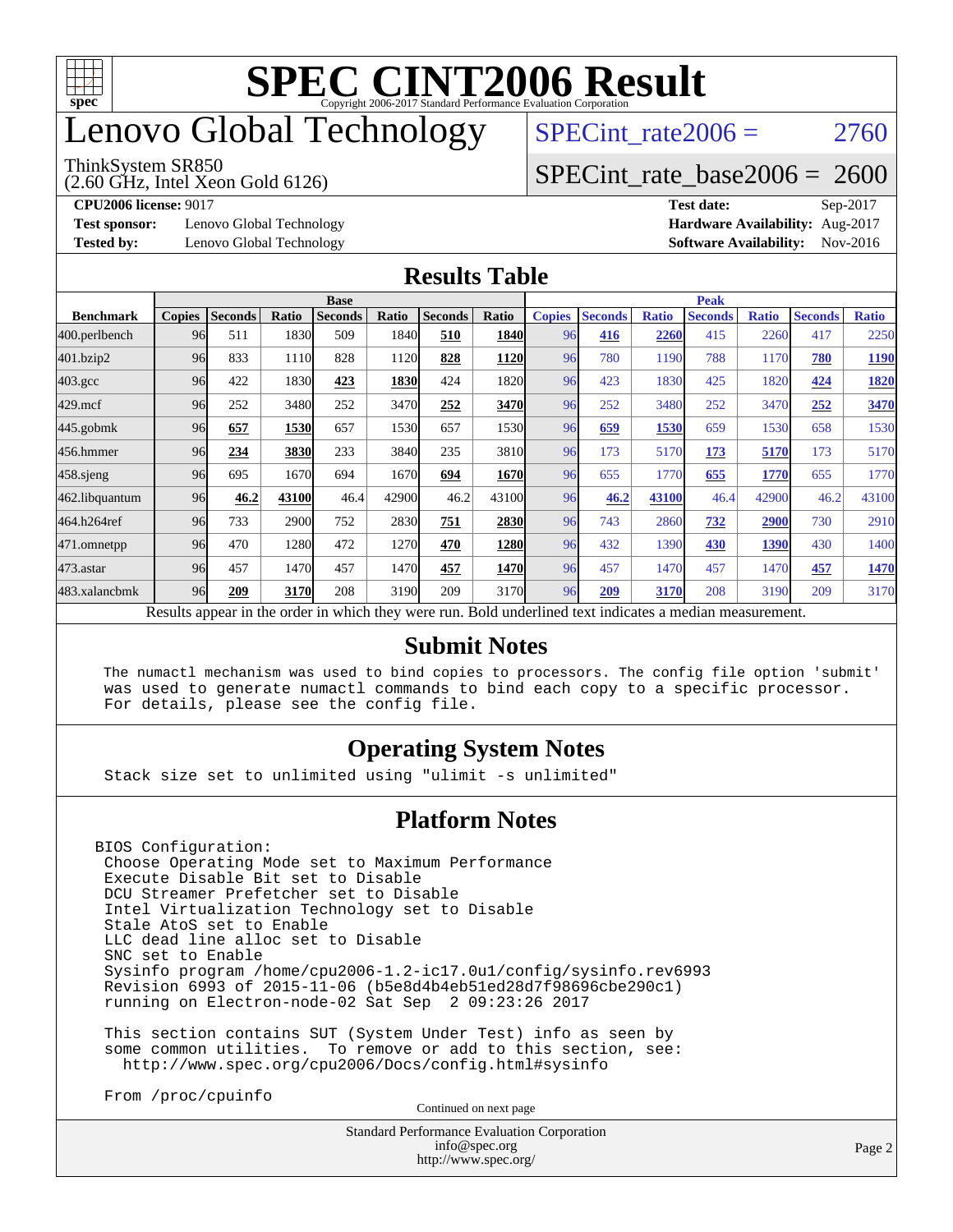

## enovo Global Technology

SPECint rate  $2006 = 2760$ 

(2.60 GHz, Intel Xeon Gold 6126) ThinkSystem SR850

[SPECint\\_rate\\_base2006 =](http://www.spec.org/auto/cpu2006/Docs/result-fields.html#SPECintratebase2006) 2600

**[Test sponsor:](http://www.spec.org/auto/cpu2006/Docs/result-fields.html#Testsponsor)** Lenovo Global Technology **[Hardware Availability:](http://www.spec.org/auto/cpu2006/Docs/result-fields.html#HardwareAvailability)** Aug-2017 **[Tested by:](http://www.spec.org/auto/cpu2006/Docs/result-fields.html#Testedby)** Lenovo Global Technology **[Software Availability:](http://www.spec.org/auto/cpu2006/Docs/result-fields.html#SoftwareAvailability)** Nov-2016

**[CPU2006 license:](http://www.spec.org/auto/cpu2006/Docs/result-fields.html#CPU2006license)** 9017 **[Test date:](http://www.spec.org/auto/cpu2006/Docs/result-fields.html#Testdate)** Sep-2017

#### **[Platform Notes \(Continued\)](http://www.spec.org/auto/cpu2006/Docs/result-fields.html#PlatformNotes)**

Standard Performance Evaluation Corporation model name : Intel(R) Xeon(R) Gold 6126 CPU @ 2.60GHz 4 "physical id"s (chips) 96 "processors" cores, siblings (Caution: counting these is hw and system dependent. The following excerpts from /proc/cpuinfo might not be reliable. Use with caution.) cpu cores : 12 siblings : 24 physical 0: cores 0 1 2 4 5 6 8 9 10 11 13 14 physical 1: cores 0 1 3 4 5 6 8 9 10 11 12 13 physical 2: cores 0 1 2 4 5 6 8 9 10 11 13 14 physical 3: cores 0 1 2 4 5 6 8 9 10 11 13 14 cache size : 19712 KB From /proc/meminfo MemTotal: 1584975072 kB HugePages\_Total: 0 Hugepagesize: 2048 kB From /etc/\*release\* /etc/\*version\* SuSE-release: SUSE Linux Enterprise Server 12 (x86\_64) VERSION = 12 PATCHLEVEL = 2 # This file is deprecated and will be removed in a future service pack or release. # Please check /etc/os-release for details about this release. os-release: NAME="SLES" VERSION="12-SP2" VERSION\_ID="12.2" PRETTY\_NAME="SUSE Linux Enterprise Server 12 SP2" ID="sles" ANSI\_COLOR="0;32" CPE\_NAME="cpe:/o:suse:sles:12:sp2" uname -a: Linux Electron-node-02 4.4.21-69-default #1 SMP Tue Oct 25 10:58:20 UTC 2016 (9464f67) x86\_64 x86\_64 x86\_64 GNU/Linux run-level 3 Sep 2 09:20 SPEC is set to: /home/cpu2006-1.2-ic17.0u1 Type Size Used Avail Use% Mounted on /dev/sda4 xfs 688G 102G 587G 15% /home Additional information from dmidecode: Warning: Use caution when you interpret this section. The 'dmidecode' program reads system data which is "intended to allow hardware to be accurately determined", but the intent may not be met, as there are frequent changes to hardware, firmware, and the "DMTF SMBIOS" standard. Continued on next page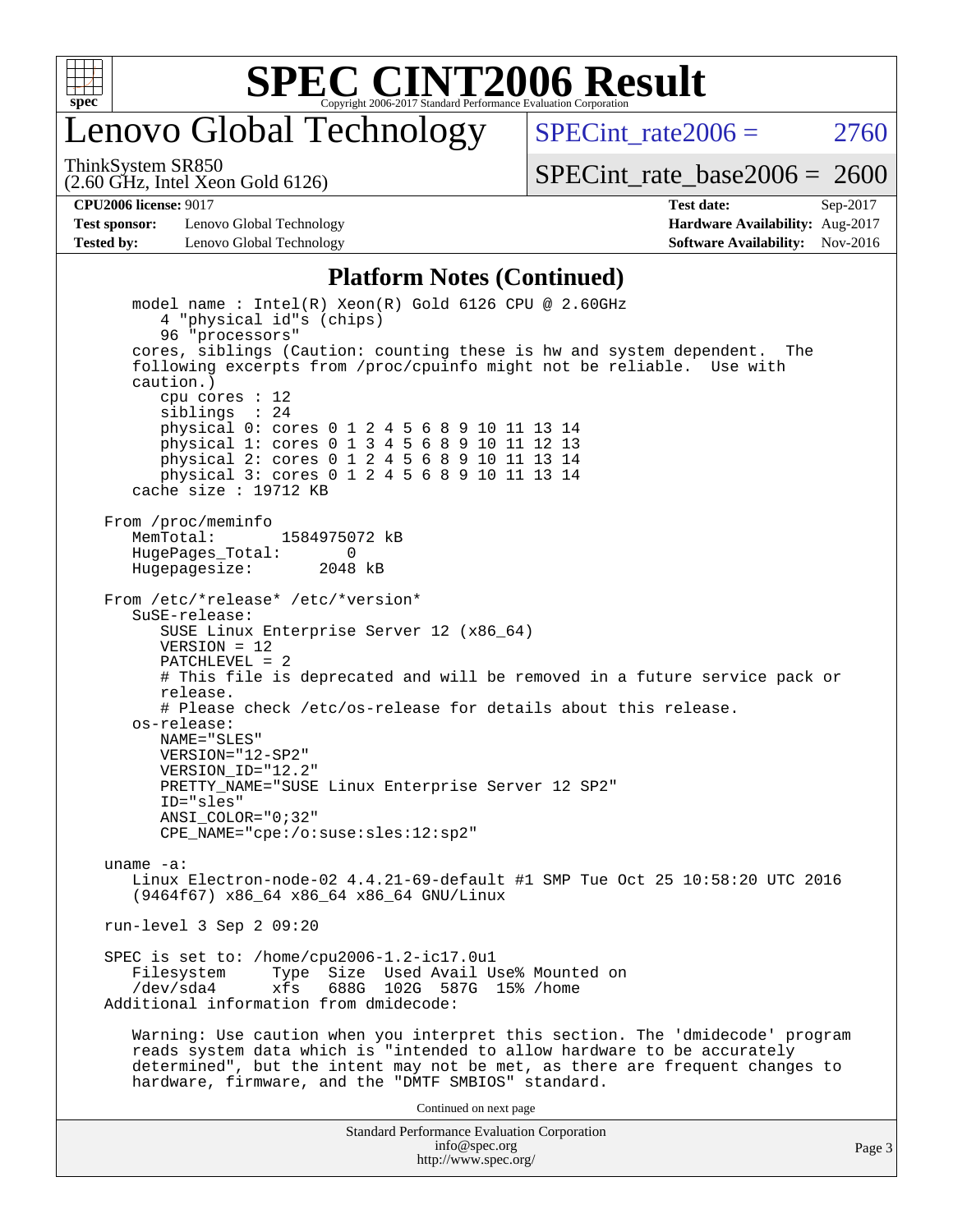

## enovo Global Technology

ThinkSystem SR850

SPECint rate  $2006 = 2760$ 

[SPECint\\_rate\\_base2006 =](http://www.spec.org/auto/cpu2006/Docs/result-fields.html#SPECintratebase2006) 2600

(2.60 GHz, Intel Xeon Gold 6126)

**[Test sponsor:](http://www.spec.org/auto/cpu2006/Docs/result-fields.html#Testsponsor)** Lenovo Global Technology **[Hardware Availability:](http://www.spec.org/auto/cpu2006/Docs/result-fields.html#HardwareAvailability)** Aug-2017 **[Tested by:](http://www.spec.org/auto/cpu2006/Docs/result-fields.html#Testedby)** Lenovo Global Technology **[Software Availability:](http://www.spec.org/auto/cpu2006/Docs/result-fields.html#SoftwareAvailability)** Nov-2016

**[CPU2006 license:](http://www.spec.org/auto/cpu2006/Docs/result-fields.html#CPU2006license)** 9017 **[Test date:](http://www.spec.org/auto/cpu2006/Docs/result-fields.html#Testdate)** Sep-2017

#### **[Platform Notes \(Continued\)](http://www.spec.org/auto/cpu2006/Docs/result-fields.html#PlatformNotes)**

 BIOS Lenovo -[TEE113J-1.00]- 06/03/2017 Memory: 48x Samsung M393A4K40BB2-CTD 32 GB 2 rank 2666 MHz

(End of data from sysinfo program)

#### **[General Notes](http://www.spec.org/auto/cpu2006/Docs/result-fields.html#GeneralNotes)**

Environment variables set by runspec before the start of the run: LD\_LIBRARY\_PATH = "/home/cpu2006-1.2-ic17.0u1/lib/ia32:/home/cpu2006-1.2-ic17.0u1/lib/intel64:/home/cpu2006-1.2-ic17.0u1/sh10.2"

 Binaries compiled on a system with 1x Intel Core i7-4790 CPU + 32GB RAM memory using Redhat Enterprise Linux 7.2 Transparent Huge Pages enabled by default Filesystem page cache cleared with: echo 1> /proc/sys/vm/drop\_caches runspec command invoked through numactl i.e.: numactl --interleave=all runspec <etc>

### **[Base Compiler Invocation](http://www.spec.org/auto/cpu2006/Docs/result-fields.html#BaseCompilerInvocation)**

[C benchmarks](http://www.spec.org/auto/cpu2006/Docs/result-fields.html#Cbenchmarks):

[icc -m32 -L/opt/intel/compilers\\_and\\_libraries\\_2017/linux/lib/ia32](http://www.spec.org/cpu2006/results/res2017q4/cpu2006-20170918-49929.flags.html#user_CCbase_intel_icc_c29f3ff5a7ed067b11e4ec10a03f03ae)

[C++ benchmarks:](http://www.spec.org/auto/cpu2006/Docs/result-fields.html#CXXbenchmarks)

[icpc -m32 -L/opt/intel/compilers\\_and\\_libraries\\_2017/linux/lib/ia32](http://www.spec.org/cpu2006/results/res2017q4/cpu2006-20170918-49929.flags.html#user_CXXbase_intel_icpc_8c35c7808b62dab9ae41a1aa06361b6b)

## **[Base Portability Flags](http://www.spec.org/auto/cpu2006/Docs/result-fields.html#BasePortabilityFlags)**

 400.perlbench: [-D\\_FILE\\_OFFSET\\_BITS=64](http://www.spec.org/cpu2006/results/res2017q4/cpu2006-20170918-49929.flags.html#user_basePORTABILITY400_perlbench_file_offset_bits_64_438cf9856305ebd76870a2c6dc2689ab) [-DSPEC\\_CPU\\_LINUX\\_IA32](http://www.spec.org/cpu2006/results/res2017q4/cpu2006-20170918-49929.flags.html#b400.perlbench_baseCPORTABILITY_DSPEC_CPU_LINUX_IA32) 401.bzip2: [-D\\_FILE\\_OFFSET\\_BITS=64](http://www.spec.org/cpu2006/results/res2017q4/cpu2006-20170918-49929.flags.html#user_basePORTABILITY401_bzip2_file_offset_bits_64_438cf9856305ebd76870a2c6dc2689ab) 403.gcc: [-D\\_FILE\\_OFFSET\\_BITS=64](http://www.spec.org/cpu2006/results/res2017q4/cpu2006-20170918-49929.flags.html#user_basePORTABILITY403_gcc_file_offset_bits_64_438cf9856305ebd76870a2c6dc2689ab) 429.mcf: [-D\\_FILE\\_OFFSET\\_BITS=64](http://www.spec.org/cpu2006/results/res2017q4/cpu2006-20170918-49929.flags.html#user_basePORTABILITY429_mcf_file_offset_bits_64_438cf9856305ebd76870a2c6dc2689ab) 445.gobmk: [-D\\_FILE\\_OFFSET\\_BITS=64](http://www.spec.org/cpu2006/results/res2017q4/cpu2006-20170918-49929.flags.html#user_basePORTABILITY445_gobmk_file_offset_bits_64_438cf9856305ebd76870a2c6dc2689ab) 456.hmmer: [-D\\_FILE\\_OFFSET\\_BITS=64](http://www.spec.org/cpu2006/results/res2017q4/cpu2006-20170918-49929.flags.html#user_basePORTABILITY456_hmmer_file_offset_bits_64_438cf9856305ebd76870a2c6dc2689ab) 458.sjeng: [-D\\_FILE\\_OFFSET\\_BITS=64](http://www.spec.org/cpu2006/results/res2017q4/cpu2006-20170918-49929.flags.html#user_basePORTABILITY458_sjeng_file_offset_bits_64_438cf9856305ebd76870a2c6dc2689ab) 462.libquantum: [-D\\_FILE\\_OFFSET\\_BITS=64](http://www.spec.org/cpu2006/results/res2017q4/cpu2006-20170918-49929.flags.html#user_basePORTABILITY462_libquantum_file_offset_bits_64_438cf9856305ebd76870a2c6dc2689ab) [-DSPEC\\_CPU\\_LINUX](http://www.spec.org/cpu2006/results/res2017q4/cpu2006-20170918-49929.flags.html#b462.libquantum_baseCPORTABILITY_DSPEC_CPU_LINUX) 464.h264ref: [-D\\_FILE\\_OFFSET\\_BITS=64](http://www.spec.org/cpu2006/results/res2017q4/cpu2006-20170918-49929.flags.html#user_basePORTABILITY464_h264ref_file_offset_bits_64_438cf9856305ebd76870a2c6dc2689ab) 471.omnetpp: [-D\\_FILE\\_OFFSET\\_BITS=64](http://www.spec.org/cpu2006/results/res2017q4/cpu2006-20170918-49929.flags.html#user_basePORTABILITY471_omnetpp_file_offset_bits_64_438cf9856305ebd76870a2c6dc2689ab) 473.astar: [-D\\_FILE\\_OFFSET\\_BITS=64](http://www.spec.org/cpu2006/results/res2017q4/cpu2006-20170918-49929.flags.html#user_basePORTABILITY473_astar_file_offset_bits_64_438cf9856305ebd76870a2c6dc2689ab) 483.xalancbmk: [-D\\_FILE\\_OFFSET\\_BITS=64](http://www.spec.org/cpu2006/results/res2017q4/cpu2006-20170918-49929.flags.html#user_basePORTABILITY483_xalancbmk_file_offset_bits_64_438cf9856305ebd76870a2c6dc2689ab) [-DSPEC\\_CPU\\_LINUX](http://www.spec.org/cpu2006/results/res2017q4/cpu2006-20170918-49929.flags.html#b483.xalancbmk_baseCXXPORTABILITY_DSPEC_CPU_LINUX)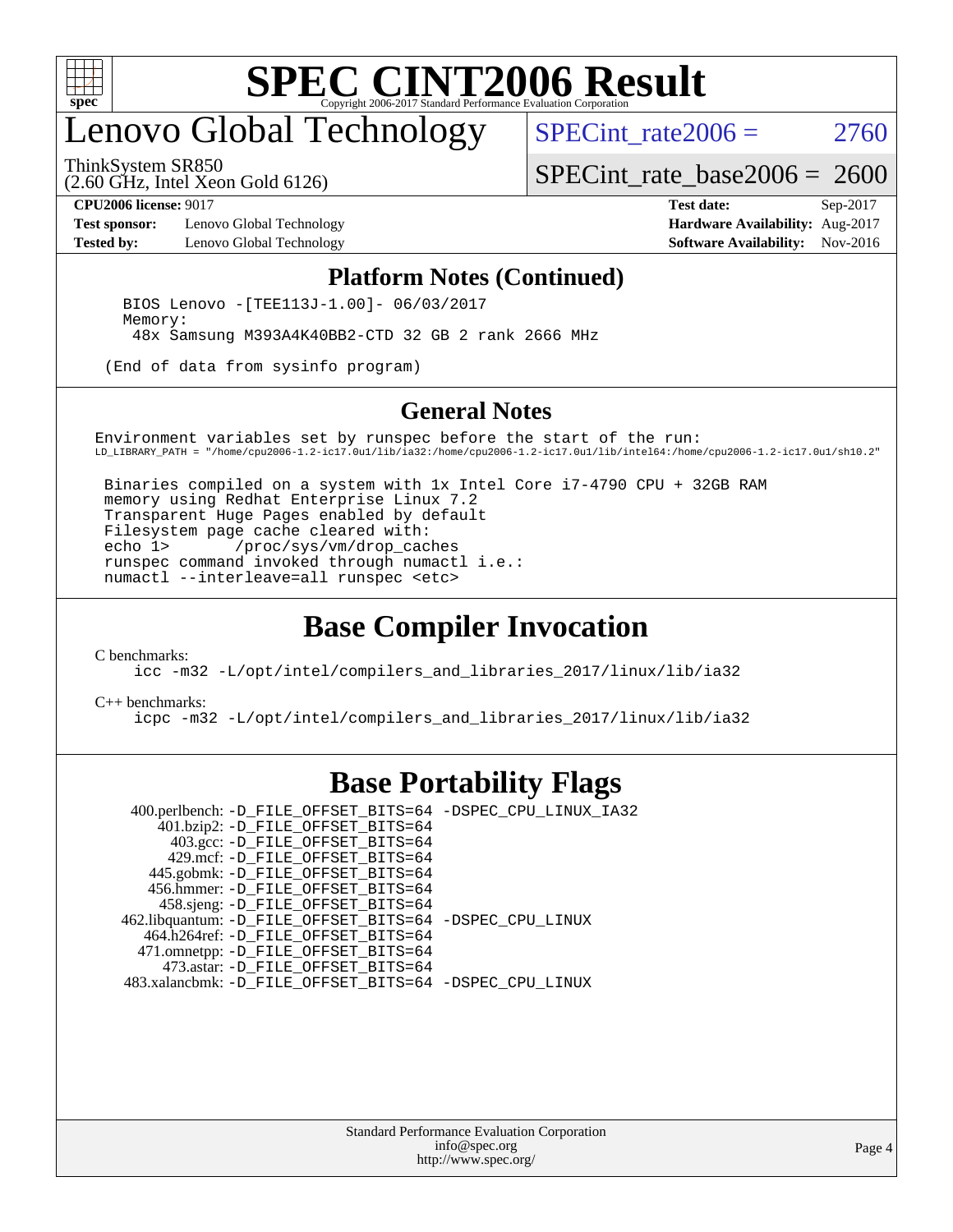

## enovo Global Technology

ThinkSystem SR850

(2.60 GHz, Intel Xeon Gold 6126)

SPECint rate $2006 = 2760$ 

[SPECint\\_rate\\_base2006 =](http://www.spec.org/auto/cpu2006/Docs/result-fields.html#SPECintratebase2006) 2600

**[Test sponsor:](http://www.spec.org/auto/cpu2006/Docs/result-fields.html#Testsponsor)** Lenovo Global Technology **[Hardware Availability:](http://www.spec.org/auto/cpu2006/Docs/result-fields.html#HardwareAvailability)** Aug-2017 **[Tested by:](http://www.spec.org/auto/cpu2006/Docs/result-fields.html#Testedby)** Lenovo Global Technology **[Software Availability:](http://www.spec.org/auto/cpu2006/Docs/result-fields.html#SoftwareAvailability)** Nov-2016

**[CPU2006 license:](http://www.spec.org/auto/cpu2006/Docs/result-fields.html#CPU2006license)** 9017 **[Test date:](http://www.spec.org/auto/cpu2006/Docs/result-fields.html#Testdate)** Sep-2017

## **[Base Optimization Flags](http://www.spec.org/auto/cpu2006/Docs/result-fields.html#BaseOptimizationFlags)**

[C benchmarks](http://www.spec.org/auto/cpu2006/Docs/result-fields.html#Cbenchmarks):

```
-xCORE-AVX512 -ipo -O3 -no-prec-div -qopt-prefetch
-qopt-mem-layout-trans=3
```
[C++ benchmarks:](http://www.spec.org/auto/cpu2006/Docs/result-fields.html#CXXbenchmarks)

[-xCORE-AVX512](http://www.spec.org/cpu2006/results/res2017q4/cpu2006-20170918-49929.flags.html#user_CXXbase_f-xCORE-AVX512) [-ipo](http://www.spec.org/cpu2006/results/res2017q4/cpu2006-20170918-49929.flags.html#user_CXXbase_f-ipo) [-O3](http://www.spec.org/cpu2006/results/res2017q4/cpu2006-20170918-49929.flags.html#user_CXXbase_f-O3) [-no-prec-div](http://www.spec.org/cpu2006/results/res2017q4/cpu2006-20170918-49929.flags.html#user_CXXbase_f-no-prec-div) [-qopt-prefetch](http://www.spec.org/cpu2006/results/res2017q4/cpu2006-20170918-49929.flags.html#user_CXXbase_f-qopt-prefetch) [-qopt-mem-layout-trans=3](http://www.spec.org/cpu2006/results/res2017q4/cpu2006-20170918-49929.flags.html#user_CXXbase_f-qopt-mem-layout-trans_170f5be61cd2cedc9b54468c59262d5d) [-Wl,-z,muldefs](http://www.spec.org/cpu2006/results/res2017q4/cpu2006-20170918-49929.flags.html#user_CXXbase_link_force_multiple1_74079c344b956b9658436fd1b6dd3a8a) [-L/sh10.2 -lsmartheap](http://www.spec.org/cpu2006/results/res2017q4/cpu2006-20170918-49929.flags.html#user_CXXbase_SmartHeap_b831f2d313e2fffa6dfe3f00ffc1f1c0)

### **[Base Other Flags](http://www.spec.org/auto/cpu2006/Docs/result-fields.html#BaseOtherFlags)**

[C benchmarks](http://www.spec.org/auto/cpu2006/Docs/result-fields.html#Cbenchmarks):

403.gcc: [-Dalloca=\\_alloca](http://www.spec.org/cpu2006/results/res2017q4/cpu2006-20170918-49929.flags.html#b403.gcc_baseEXTRA_CFLAGS_Dalloca_be3056838c12de2578596ca5467af7f3)

## **[Peak Compiler Invocation](http://www.spec.org/auto/cpu2006/Docs/result-fields.html#PeakCompilerInvocation)**

[C benchmarks \(except as noted below\)](http://www.spec.org/auto/cpu2006/Docs/result-fields.html#Cbenchmarksexceptasnotedbelow): [icc -m32 -L/opt/intel/compilers\\_and\\_libraries\\_2017/linux/lib/ia32](http://www.spec.org/cpu2006/results/res2017q4/cpu2006-20170918-49929.flags.html#user_CCpeak_intel_icc_c29f3ff5a7ed067b11e4ec10a03f03ae)

400.perlbench: [icc -m64](http://www.spec.org/cpu2006/results/res2017q4/cpu2006-20170918-49929.flags.html#user_peakCCLD400_perlbench_intel_icc_64bit_bda6cc9af1fdbb0edc3795bac97ada53)

401.bzip2: [icc -m64](http://www.spec.org/cpu2006/results/res2017q4/cpu2006-20170918-49929.flags.html#user_peakCCLD401_bzip2_intel_icc_64bit_bda6cc9af1fdbb0edc3795bac97ada53)

456.hmmer: [icc -m64](http://www.spec.org/cpu2006/results/res2017q4/cpu2006-20170918-49929.flags.html#user_peakCCLD456_hmmer_intel_icc_64bit_bda6cc9af1fdbb0edc3795bac97ada53)

458.sjeng: [icc -m64](http://www.spec.org/cpu2006/results/res2017q4/cpu2006-20170918-49929.flags.html#user_peakCCLD458_sjeng_intel_icc_64bit_bda6cc9af1fdbb0edc3795bac97ada53)

[C++ benchmarks:](http://www.spec.org/auto/cpu2006/Docs/result-fields.html#CXXbenchmarks)

[icpc -m32 -L/opt/intel/compilers\\_and\\_libraries\\_2017/linux/lib/ia32](http://www.spec.org/cpu2006/results/res2017q4/cpu2006-20170918-49929.flags.html#user_CXXpeak_intel_icpc_8c35c7808b62dab9ae41a1aa06361b6b)

### **[Peak Portability Flags](http://www.spec.org/auto/cpu2006/Docs/result-fields.html#PeakPortabilityFlags)**

 400.perlbench: [-DSPEC\\_CPU\\_LP64](http://www.spec.org/cpu2006/results/res2017q4/cpu2006-20170918-49929.flags.html#b400.perlbench_peakCPORTABILITY_DSPEC_CPU_LP64) [-DSPEC\\_CPU\\_LINUX\\_X64](http://www.spec.org/cpu2006/results/res2017q4/cpu2006-20170918-49929.flags.html#b400.perlbench_peakCPORTABILITY_DSPEC_CPU_LINUX_X64) 401.bzip2: [-DSPEC\\_CPU\\_LP64](http://www.spec.org/cpu2006/results/res2017q4/cpu2006-20170918-49929.flags.html#suite_peakCPORTABILITY401_bzip2_DSPEC_CPU_LP64) 403.gcc: [-D\\_FILE\\_OFFSET\\_BITS=64](http://www.spec.org/cpu2006/results/res2017q4/cpu2006-20170918-49929.flags.html#user_peakPORTABILITY403_gcc_file_offset_bits_64_438cf9856305ebd76870a2c6dc2689ab) 429.mcf: [-D\\_FILE\\_OFFSET\\_BITS=64](http://www.spec.org/cpu2006/results/res2017q4/cpu2006-20170918-49929.flags.html#user_peakPORTABILITY429_mcf_file_offset_bits_64_438cf9856305ebd76870a2c6dc2689ab) 445.gobmk: [-D\\_FILE\\_OFFSET\\_BITS=64](http://www.spec.org/cpu2006/results/res2017q4/cpu2006-20170918-49929.flags.html#user_peakPORTABILITY445_gobmk_file_offset_bits_64_438cf9856305ebd76870a2c6dc2689ab) 456.hmmer: [-DSPEC\\_CPU\\_LP64](http://www.spec.org/cpu2006/results/res2017q4/cpu2006-20170918-49929.flags.html#suite_peakCPORTABILITY456_hmmer_DSPEC_CPU_LP64) 458.sjeng: [-DSPEC\\_CPU\\_LP64](http://www.spec.org/cpu2006/results/res2017q4/cpu2006-20170918-49929.flags.html#suite_peakCPORTABILITY458_sjeng_DSPEC_CPU_LP64) 462.libquantum: [-D\\_FILE\\_OFFSET\\_BITS=64](http://www.spec.org/cpu2006/results/res2017q4/cpu2006-20170918-49929.flags.html#user_peakPORTABILITY462_libquantum_file_offset_bits_64_438cf9856305ebd76870a2c6dc2689ab) [-DSPEC\\_CPU\\_LINUX](http://www.spec.org/cpu2006/results/res2017q4/cpu2006-20170918-49929.flags.html#b462.libquantum_peakCPORTABILITY_DSPEC_CPU_LINUX) 464.h264ref: [-D\\_FILE\\_OFFSET\\_BITS=64](http://www.spec.org/cpu2006/results/res2017q4/cpu2006-20170918-49929.flags.html#user_peakPORTABILITY464_h264ref_file_offset_bits_64_438cf9856305ebd76870a2c6dc2689ab) 471.omnetpp: [-D\\_FILE\\_OFFSET\\_BITS=64](http://www.spec.org/cpu2006/results/res2017q4/cpu2006-20170918-49929.flags.html#user_peakPORTABILITY471_omnetpp_file_offset_bits_64_438cf9856305ebd76870a2c6dc2689ab) 473.astar: [-D\\_FILE\\_OFFSET\\_BITS=64](http://www.spec.org/cpu2006/results/res2017q4/cpu2006-20170918-49929.flags.html#user_peakPORTABILITY473_astar_file_offset_bits_64_438cf9856305ebd76870a2c6dc2689ab)

Continued on next page

Standard Performance Evaluation Corporation [info@spec.org](mailto:info@spec.org) <http://www.spec.org/>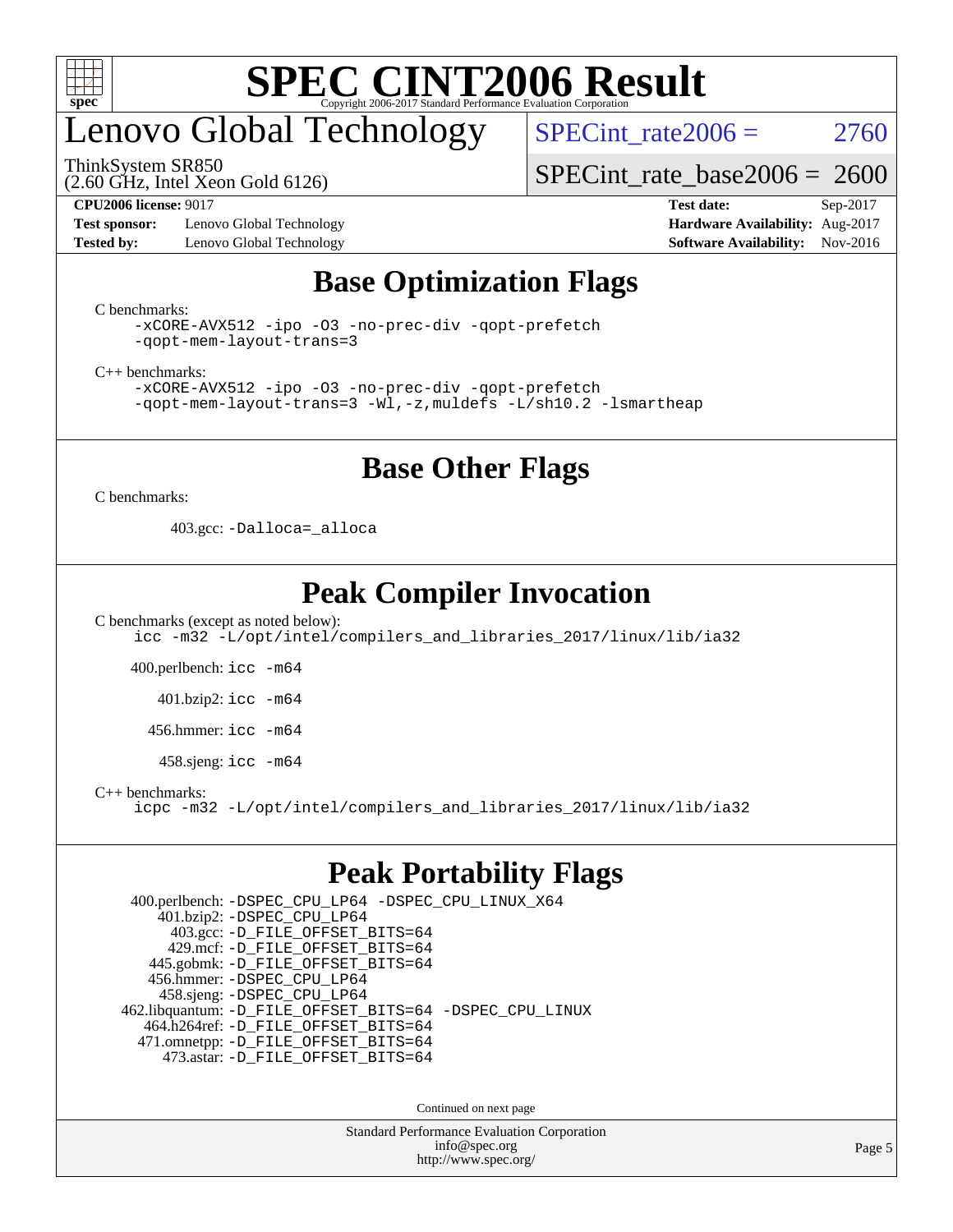

## enovo Global Technology

ThinkSystem SR850

 $SPECTnt_rate2006 = 2760$ 

(2.60 GHz, Intel Xeon Gold 6126)

[C benchmarks](http://www.spec.org/auto/cpu2006/Docs/result-fields.html#Cbenchmarks):

**[Test sponsor:](http://www.spec.org/auto/cpu2006/Docs/result-fields.html#Testsponsor)** Lenovo Global Technology **[Hardware Availability:](http://www.spec.org/auto/cpu2006/Docs/result-fields.html#HardwareAvailability)** Aug-2017

[SPECint\\_rate\\_base2006 =](http://www.spec.org/auto/cpu2006/Docs/result-fields.html#SPECintratebase2006) 2600

**[CPU2006 license:](http://www.spec.org/auto/cpu2006/Docs/result-fields.html#CPU2006license)** 9017 **[Test date:](http://www.spec.org/auto/cpu2006/Docs/result-fields.html#Testdate)** Sep-2017 **[Tested by:](http://www.spec.org/auto/cpu2006/Docs/result-fields.html#Testedby)** Lenovo Global Technology **[Software Availability:](http://www.spec.org/auto/cpu2006/Docs/result-fields.html#SoftwareAvailability)** Nov-2016

## **[Peak Portability Flags \(Continued\)](http://www.spec.org/auto/cpu2006/Docs/result-fields.html#PeakPortabilityFlags)**

483.xalancbmk: [-D\\_FILE\\_OFFSET\\_BITS=64](http://www.spec.org/cpu2006/results/res2017q4/cpu2006-20170918-49929.flags.html#user_peakPORTABILITY483_xalancbmk_file_offset_bits_64_438cf9856305ebd76870a2c6dc2689ab) [-DSPEC\\_CPU\\_LINUX](http://www.spec.org/cpu2006/results/res2017q4/cpu2006-20170918-49929.flags.html#b483.xalancbmk_peakCXXPORTABILITY_DSPEC_CPU_LINUX)

## **[Peak Optimization Flags](http://www.spec.org/auto/cpu2006/Docs/result-fields.html#PeakOptimizationFlags)**

| 400.perlbench: -prof-gen(pass 1) -prof-use(pass 2) -xCORE-AVX512(pass 2)<br>$-par-num-threads=1(pass 1) -ipo(pass 2) -03(pass 2)$<br>-no-prec-div(pass 2) -auto-ilp32 -qopt-mem-layout-trans=3                                                                     |  |
|--------------------------------------------------------------------------------------------------------------------------------------------------------------------------------------------------------------------------------------------------------------------|--|
| 401.bzip2: -prof-gen(pass 1) -prof-use(pass 2) -xCORE-AVX512(pass 2)<br>$-par-num-threads=1(pass 1) -ipo(pass 2) -03(pass 2)$<br>-no-prec-div(pass 2) -gopt-prefetch -auto-ilp32<br>-gopt-mem-layout-trans=3                                                       |  |
| 403.gcc: -xCORE-AVX512 -ipo -03 -no-prec-div<br>-gopt-mem-layout-trans=3                                                                                                                                                                                           |  |
| 429.mcf: basepeak = $yes$                                                                                                                                                                                                                                          |  |
| 445.gobmk: -prof-gen(pass 1) -prof-use(pass 2) -xCORE-AVX512(pass 2)<br>$-par-num-threads=1(pass 1) -ipo(pass 2) -03(pass 2)$<br>-no-prec-div(pass 2) -qopt-mem-layout-trans=3                                                                                     |  |
| 456.hmmer: -xCORE-AVX512 -ipo -03 -no-prec-div -unroll2 -auto-ilp32<br>-gopt-mem-layout-trans=3                                                                                                                                                                    |  |
| 458.sjeng: -prof-gen(pass 1) -prof-use(pass 2) -xCORE-AVX512(pass 2)<br>$-par-num-threads=1(pass 1) -ipo(pass 2) -03(pass 2)$<br>-no-prec-div(pass 2) -unroll4 -auto-ilp32<br>-gopt-mem-layout-trans=3                                                             |  |
| $462$ .libquantum: basepeak = yes                                                                                                                                                                                                                                  |  |
| 464.h264ref: -prof-gen(pass 1) -prof-use(pass 2) -xCORE-AVX512(pass 2)<br>-par-num-threads=1(pass 1) -ipo(pass 2) -03(pass 2)<br>-no-prec-div(pass 2) -unroll2 -qopt-mem-layout-trans=3                                                                            |  |
| $C_{++}$ benchmarks:                                                                                                                                                                                                                                               |  |
| 471.omnetpp: -prof-gen(pass 1) -prof-use(pass 2) -xCORE-AVX512(pass 2)<br>$-par-num-threads=1(pass 1) -ipo(pass 2) -03(pass 2)$<br>-no-prec-div(pass 2)<br>-qopt-ra-region-strategy=block<br>-qopt-mem-layout-trans=3 -Wl,-z, muldefs<br>$-L/\nsh10.2$ -lsmartheap |  |
| Continued on next page                                                                                                                                                                                                                                             |  |
| <b>Standard Performance Evaluation Corporation</b>                                                                                                                                                                                                                 |  |

[info@spec.org](mailto:info@spec.org) <http://www.spec.org/>